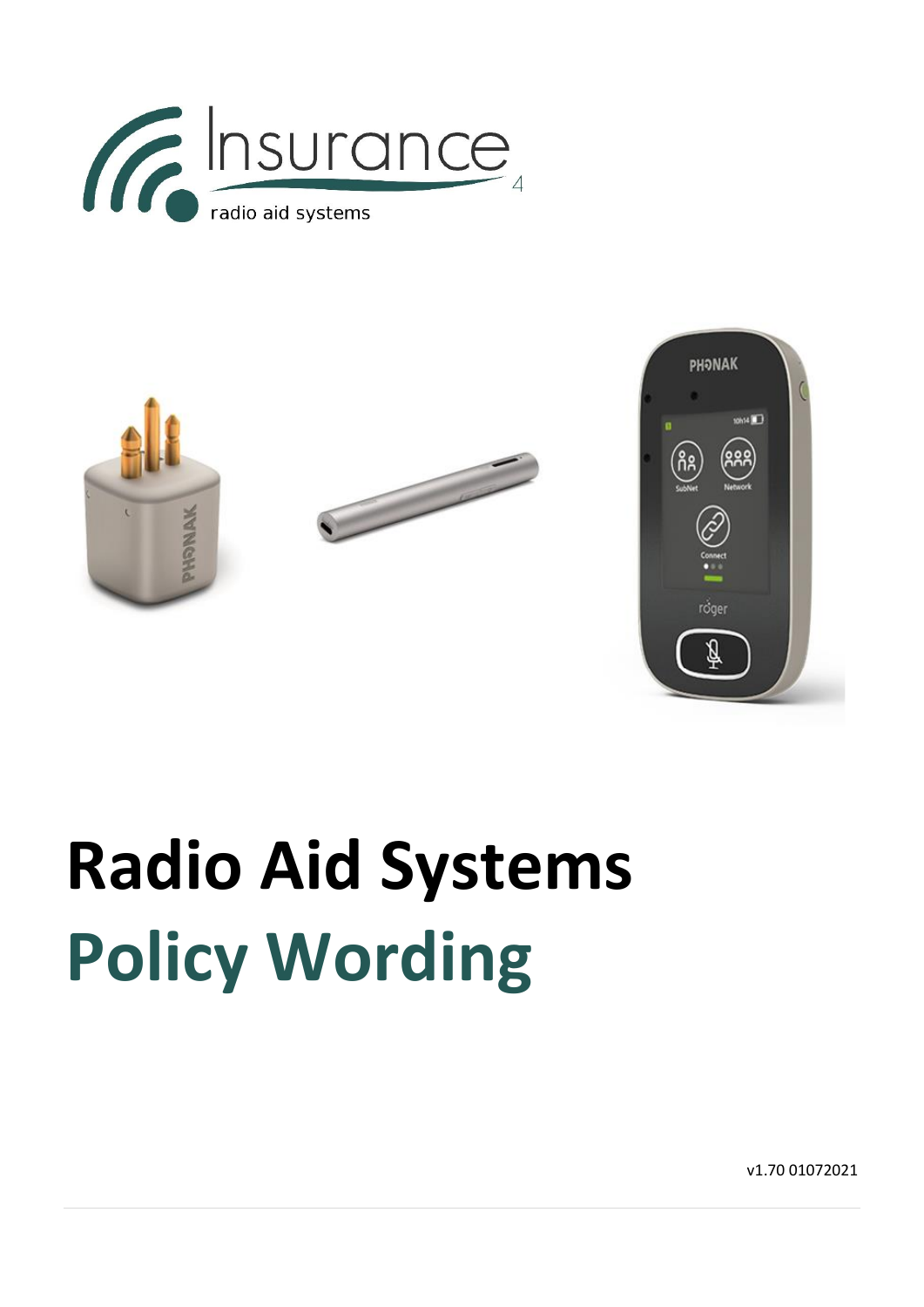**AmTrust Europe Limited agrees to cover You in accordance with and subject to the terms, exclusions and conditions set out below.**

# **THE UNDERWRITER**

This insurance is underwritten by AmTrust Europe Limited whose registered office is at Market Square House, St James's Street, Nottingham, NG1 6FG (registered number 01229676), is authorised by the Prudential Regulation Authority and regulated by the Financial Conduct Authority and the Prudential Regulation Authority, firm reference number 202189. This insurance is underwritten 100% by AmTrust Europe Limited.

This policy is arranged and administered by Specialty Risks Limited whose registered office is at Aissela, 46 High Street, Esher, Surrey, England, KT10 9QY (registered number 6751834) and is authorised and regulated by the Financial Conduct Authority, firm reference number 771865.

This document, the Policy Schedule and any endorsements which may attach to the policy, make up **Your** insurance policy and set out clearly what is and what is not covered. Please read all these documents very carefully and keep in a safe place.

It is important that **You** comply with **Your** duties under the insurance policy. **We** have relied upon the information **You** have given **Us**. **You** must take care when answering any questions, **We** ask by ensuring the information provided is accurate and complete.

# **THE POLICY**

**We** will provide the insurance as stated in this policy. **Your Application**, which includes any signed or online declaration and the undertaking to pay the premium, is the basis of the contract and forms part of the policy.

This policy will only become effective when **We** have accepted **Your Application** and **We** have received the premium payment in full.

# **GENERAL CONDITIONS**

If **You** make a fraudulent claim under this insurance contract, **We**:

- a) Are not liable to pay the claim; and
- b) May recover from **You** any sums paid by **Us** to **You** in respect of the claim; and
- c) May advise **You** that the contract has been terminated with effect from the time of the fraudulent act.

**We** shall not be liable in respect of a relevant event occurring after the time of the fraudulent act. A relevant event is an occurrence which gives rise to **Our** liability under the insurance contract (such as the occurrence of a loss, the making of a claim, or the notification of a potential claim); and the **We** need not return any of the premiums **You** have paid.

#### **THE LAW APPLICABLE TO THIS POLICY**

The law applicable to this insurance contract is English law.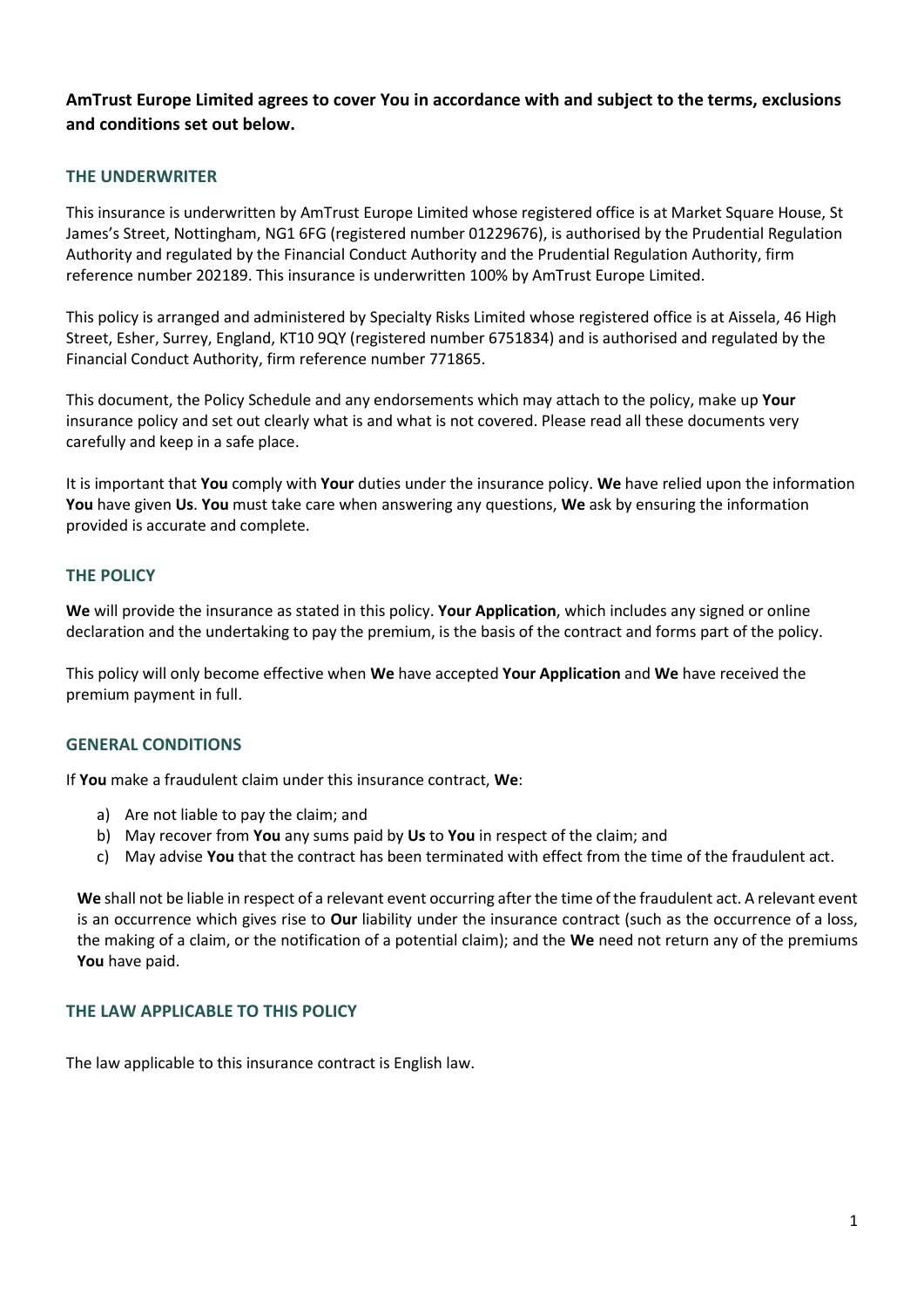# **LEGAL RIGHTS**

This insurance is in addition to **Your** legal rights. It is not to be substituted for the supplier's liability if the **Radio Aid System** is found to be unfit for the purpose for which it was intended, or it is not as described, or it is not of satisfactory quality.

**We** may take such proceedings as **We** think fit in **Your** name to enforce any rights and remedies against or obtain relief or indemnity from other parties to which **We** shall be or may become entitled or subrogated under this policy. **You** will, at **Our** request and expense, carry out such acts as may be reasonably required by **Us** for that purpose.

If, at the time of **Accidental Damage**, **Liquid Damage**, **Fire Damage**, **Flood Damage**, **Malicious Damage**, **Misappropriation** to, or **Accidental Loss** of **Theft**, the **Radio Aid System**, any other insurance covers the same, **We** shall not be liable to pay or contribute more than **Our** proportion of the **Single Claim Limit**.

# **SANCTIONS LIMITATION AND EXCLUSIONS**

**We** shall not be liable to pay any claim or provide any benefit under this policy to the extent that the provision of such cover, payment of such claim or provision of such benefit would expose **Us** to any sanctions, prohibition or restriction under United Nations resolutions or the trade or economic sanctions, laws or regulations of the European Union, United Kingdom or United States of America.

# **DEFINITIONS**

Any word or expression to which a specific meaning has been attached will bear the same meaning throughout the insurance and will appear with a capital letter and in bold.

| Means any damage caused by a single external event which is sudden       |
|--------------------------------------------------------------------------|
| and unexpected, and which is neither inevitable or deliberate and makes  |
| the Radio Aid System unusable for its intended purpose.                  |
| Means that the Radio Aid System has been inadvertently left by an        |
| Authorised User in a known location and the Authorised User and You      |
| are permanently deprived of its use.                                     |
| Means any signed, written or online application and declaration          |
| together with any additional information You may have supplied to Us in  |
| support of Your request for insurance.                                   |
| Means the Radio Aid System repairer authorised by Us.                    |
| Means the Radio Aid System replacement supplier authorised by Us.        |
| Means any person You have loaned Your Radio Aid System to at the         |
| time of the Accidental Damage, Liquid Damage, Fire Damage, Flood         |
| Damage, Malicious Damage, Accidental Loss or Theft and whom You          |
| have notified to Us.                                                     |
| Means Specialty Risks Limited, Island Farm House, 83 Island Farm Road,   |
| West Molesey, Surrey, KT8 2TR. Tel: 0333 100 0712. Email:                |
| claims@specialty-risks.com.                                              |
| Means any mechanical, electrical or electronic part, which forms part of |
| the Radio Aid System's original specification.                           |
| Means a self-replicating program that spreads by inserting copies of     |
| itself into other executable code or documents, which is loaded onto     |
| Your Radio Aid System without Your knowledge and runs against Your       |
| wishes.                                                                  |
|                                                                          |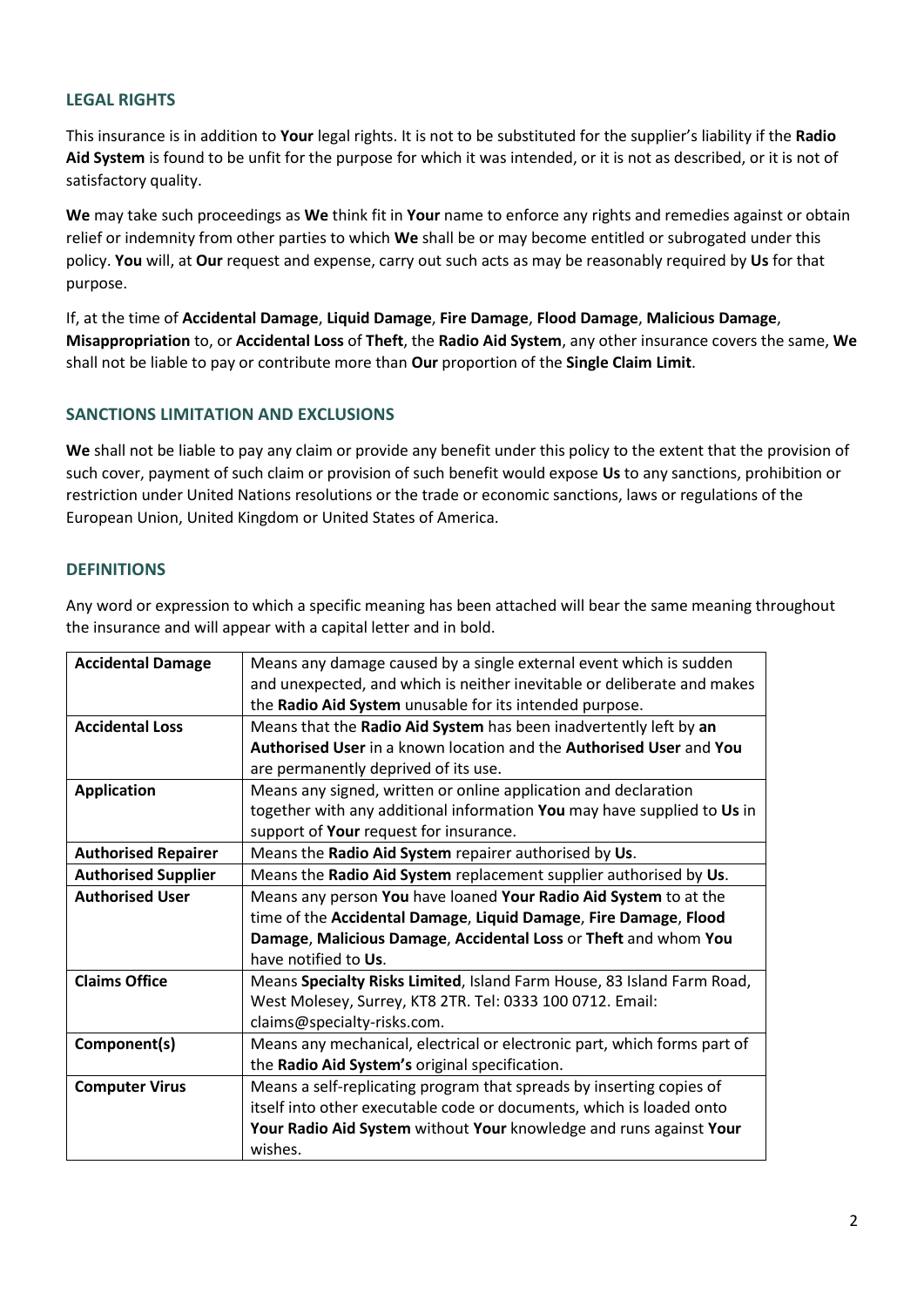| <b>Cosmetic Damage</b>     | Means any damage that does not require any mechanical or operational      |
|----------------------------|---------------------------------------------------------------------------|
|                            | repairs and that does not prevent the Radio Aid System from being used    |
|                            | for its intended purpose.                                                 |
| <b>Excess</b>              | Means the sum that must be paid by You before We will pay Your claim      |
|                            | and as stated on the Policy Schedule.                                     |
| <b>Fire Damage</b>         | Means any permanent or irrecoverable damage caused to the Radio Aid       |
|                            | System by an ignition of flammable materials, which was accidental and    |
|                            | unforeseen and makes the Radio Aid System unusable.                       |
| <b>Flood Damage</b>        | Means any permanent or irrecoverable damage to the Radio Aid System       |
|                            | which stops the Radio Aid System functioning as it was designed to,       |
|                            | caused by the escape of water from the normal confines of any natural     |
|                            | or artificial water course (other than water tanks, apparatus or pipes).  |
| <b>Forced and Violent</b>  | Means a criminal act that has caused physical damage to property          |
| <b>Entry</b>               | through both the forcible and violent actions of a third party.           |
| <b>Geographical Limits</b> | Means Great Britain and Northern Ireland. Worldwide cover is also         |
|                            | provided for up to 30 days in total in any one 12-month period during     |
|                            | the Period of Insurance.                                                  |
| <b>Lease Company</b>       | Means the legal owner of the Radio Aid System, but who has conveyed       |
|                            | all benefits, costs and risks associated with ownership of the Radio Aid  |
|                            | System to You for a fixed period as stated in the lease agreement.        |
| <b>Liquid Damage</b>       | Means any damage caused by a sudden and unforeseen ingress of fluid.      |
| <b>Malicious Damage</b>    | Means any damage to the Radio Aid System deliberately caused by a         |
|                            | third party, or an Authorised User, without Your knowledge.               |
| Misappropriation           | Means the dishonest removal of the Radio Aid System by an Authorised      |
|                            |                                                                           |
|                            | User from You when You have been unable to recover the Radio Aid          |
|                            | System.                                                                   |
| <b>Period of Insurance</b> | Means the start and end dates shown on the Policy Schedule.               |
|                            | Means the item(s), such as transmitters, receivers and audio shoes        |
| <b>Radio Aid System</b>    | supplied by You to Your Authorised User as stated on the Policy           |
|                            | Schedule.                                                                 |
| <b>Repair Cost</b>         | Means the cost of both repair materials and labour following a            |
|                            | successful claim subject to the Single Claim Limit.                       |
| <b>Replacement Cost</b>    | Means the cost of, or cash settlement of, replacement Radio Aid System    |
|                            | or Components that are of the same or similar make and quality as the     |
|                            | Radio Aid System or Component following a successful claim subject to     |
|                            | the Single Claim Limit.                                                   |
| <b>Serial Number</b>       | Means the unique code assigned for the identification of a single unit of |
|                            | Radio Aid System.                                                         |
| <b>Single Claim Limit</b>  | Means the maximum amount that can be claimed for any one claim            |
|                            | arising from a single incident during the Period of Insurance and that    |
|                            | does not exceed the Replacement Cost of Radio Aid System and in any       |
|                            | case does not exceed £2,000.00.                                           |
| <b>Specialty Risks</b>     |                                                                           |
| <b>Theft</b>               | Means the dishonest removal of the Radio Aid System from an               |
|                            | Authorised User's possession by a third party using actual or threatened  |
|                            | force.                                                                    |
| <b>VAT</b>                 | Means Value Added Tax at the rate set by HMRC.                            |
| We/Us/Our                  | Means AmTrust Europe Ltd.                                                 |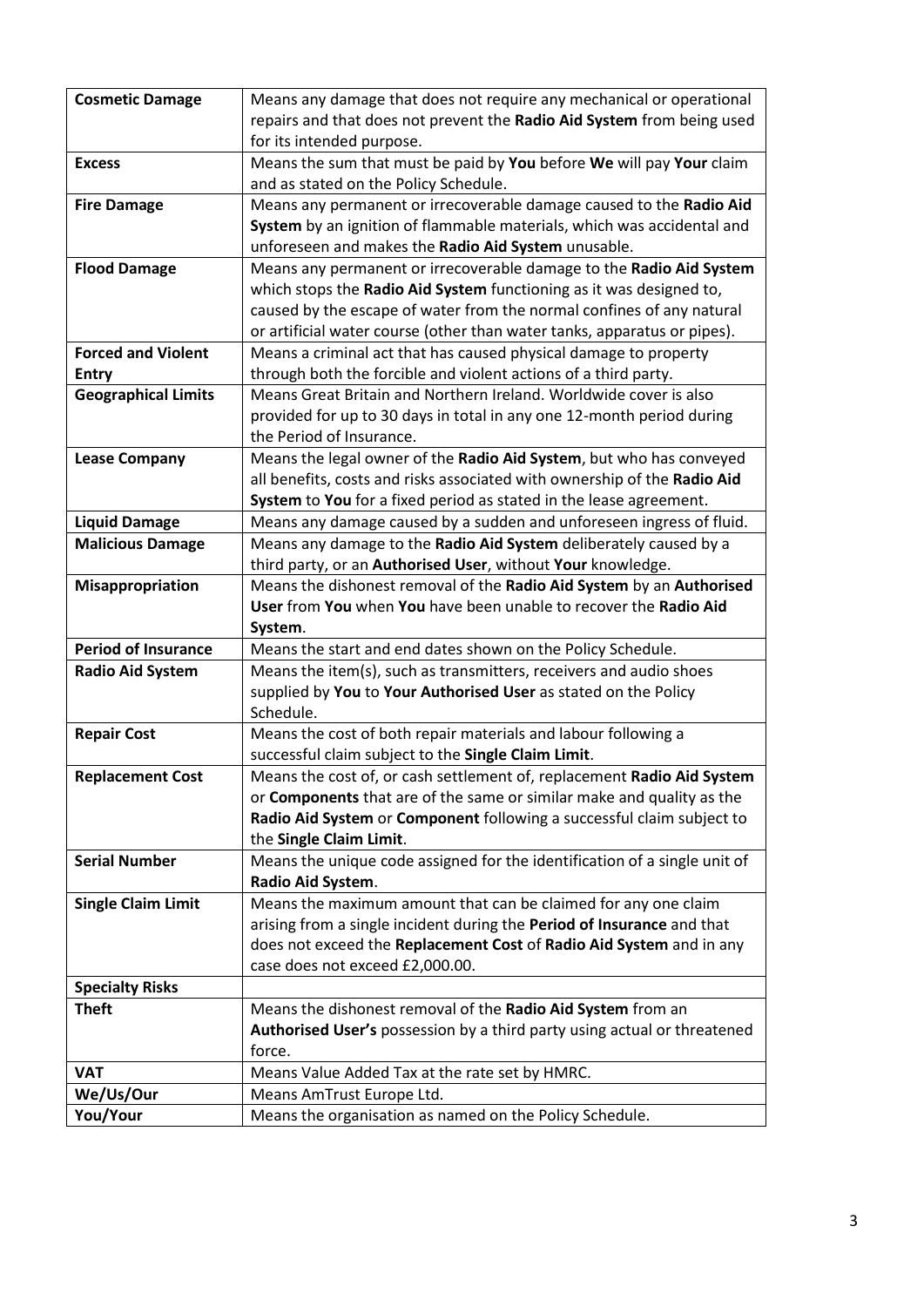# **WHAT IS COVERED**

**Accidental Damage, Liquid Damage, Fire Damage, Flood Damage or Malicious Damage subject to the conditions and exclusions in this policy wording**

If the **Radio Aid System** suffers **Accidental Damage**, **Liquid** Damage, **Fire Damage**, **Flood Damage** or **Malicious Damage**, during the **Period of Insurance We** will cover **You** for either:

- 1. The **Repair Cost** of the **Radio Aid System**; or
- 2. At **Our** choice, the **Replacement Cost** of the **Radio Aid System**.

**You** are insured up to the **Single Claim Limit**.

**We** will also cover **You** for the postage or courier costs incurred by the **Authorised Supplier** sending out the replacement **Radio Aid System** to **You**.

Where the **Radio Aid System** can be repaired, **We** will also cover **You** for the postage or courier costs incurred by sending the **Radio Aid System** to the **Authorised Repairer** and returning the repaired **Radio Aid System** to **You**.

#### **Accidental Loss or Theft**

If the **Radio Aid System** suffers **Accidental Loss** or **Theft** during the **Period of Insurance** and within the **Geographical Limits**, **We** will cover **You** for:

1. The **Replacement Cost** of the **Radio Aid System**.

**You** are insured up to the **Single Claim Limit**.

**We** will also cover **You** for the postage or courier costs incurred by the **Authorised Supplier** sending the replacement **Radio Aid System** to **You**.

#### **Misappropriation**

If the **Radio Aid System** suffers **Misappropriation** during the **Period of Insurance** and within the **Geographical Limits**, **We** will cover **You** for:

- 1. The **Replacement Cost** of the **Radio Aid System**; or
- 2. If the **Radio Aid System** is leased, the lease settlement figure as supplied by the **Lease Company**.

**We** will also cover **You** for the postage or courier costs incurred by the **Authorised Supplier** sending the replacement **Radio Aid System** to **You**.

**You** are insured up to the **Single Claim Limit**.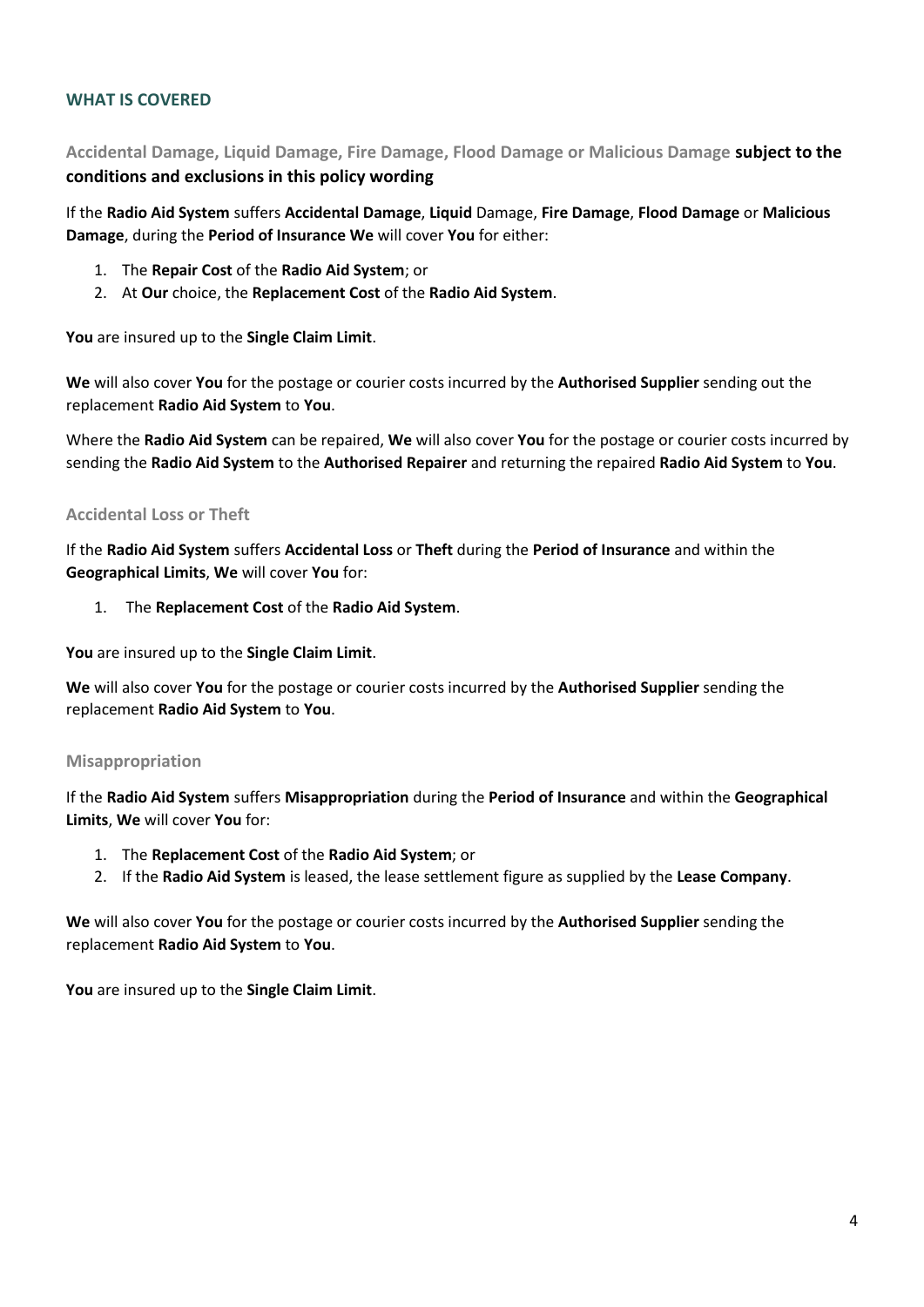# **WHAT IS NOT COVERED**

**Specific exclusions applying to Accidental Damage, Liquid Damage and Malicious Damage cover**

**We** shall not be liable in respect of:

- 1. Any **Accidental Damage**, **Liquid Damage** and **Malicious Damage** to **Your Radio Aid System** if the **Radio Aid System** cannot be provided to **Us** for repair or inspection;
- 2. **Accidental Damage**, **Liquid Damage** and **Malicious Damage** to **Your Radio Aid System** that is not suitably stored or packed whilst in transit;
- 3. **Accidental Damage**, **Liquid Damage** or **Malicious Damage** to **Your Radio Aid System** whilst on hire or loan to anyone who is not an **Authorised User** unless agreed in writing, in advance by **Us**;
- 4. Wear and tear, gradual deterioration or rust;
- 5. Gradually developing defects, cracks, flaws or fractures;
- 6. **Cosmetic Damage**;
- 7. Scratching or chipping of painted or polished surfaces;
- 8. **Accidental Damage** or **Liquid Damage** to **Your Radio Aid System** through the deliberate or wilful act of an **Authorised User** that they inflict on **Radio Aid System** allocated to them;
- 9. **Accidental Damage**, **Liquid Damage** or **Malicious Damage** to any **Radio Aid System** left on any motor vehicle.

**Specific exclusions applying to Accidental Loss cover**

#### **We** shall not be liable in respect of:

1. Any **Accidental Loss** where the circumstances of the **Accidental Loss** cannot be clearly identified. This means **You** must be able to confirm the time and the place of the **Accidental Loss**.

#### **Specific exclusions applying to Theft cover**

**We** shall not be liable in respect of:

- 1. **Theft** from any motor vehicle between 22.00 hours and 06.00 hours;
- 2. **Theft** of **Your Radio Aid System** from an unattended vehicle unless the vehicle is locked, and the **Radio Aid System** is completely hidden from view within a glove compartment or boot;
- 3. **Theft** as a result of the **Radio Aid System** being left on top of a motor vehicle;
- 4. **Theft** of **Your Radio Aid System** from any vehicle, or property unless the **Theft** has occurred through **Forced and Violent Entry or Exit**. A copy of the repairer's account for, or photographs of, the damage caused must be submitted by **You** with any claim made;
- 5. **Theft** of **Your Radio Aid System** whilst on hire or loan to any person who is not an **Authorised User** unless agreed in writing, in advance, by **Us**;

**General exclusions applying to all sections of this policy We shall not be liable in respect of:**

- 1. Any claim as a result of mechanical breakdown, electronic breakdown, hardware or software failure to the **Radio Aid System**;
- 2. Any claim where **You** cannot provide the **Serial Number**;
- 3. **Radio Aid System** for which the **Serial Number** has not been provided to **Us** within 30 days of the policy start date;
- 4. Any **Radio Aid System** or accessory not included on the **Policy Schedule**;
- 5. Any **Excess** that is required by **Us**.
- 6. **VAT** applied to the **Repair Cost** or **Replacement Cost** where **You** are **VAT** registered;
- 7. **Radio Aid System** not owned by **You** or not **Your** responsibility under a finance or hire agreement with a **Lease Company**;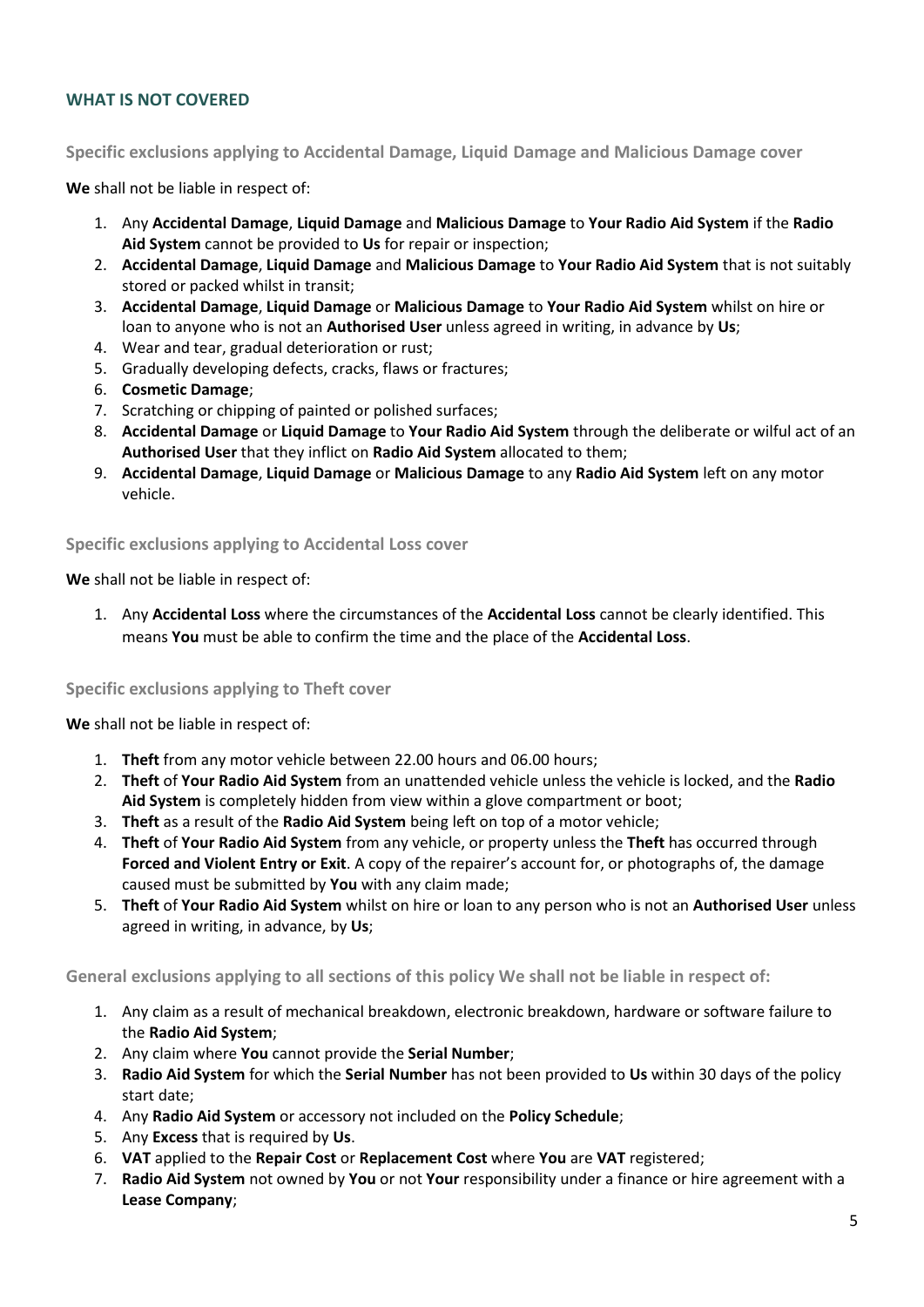- 8. Loss of use of the **Radio Aid System** or any additional costs incurred by **You** above the actual **Repair Cost** or **Replacement Cost**;
- 9. **Accidental Damage**, **Liquid Damage**, **Fire Damage**, **Flood Damage**, **Malicious Damage**, **Misappropriation**, **Accidental Loss** or **Theft** occurring outside of the **Geographical Limits**;
- 10. Reduced performance or efficiency of the **Radio Aid System**;
- 11. Any associated charges levied by any provider to **You**;
- 12. Repairs and maintenance carried out by anyone other than the **Authorised Repairer** unless agreed in advance in writing with **Us**;
- 13. Any replacement carried out by anyone other than the **Authorised Supplier** unless agreed in advance in writing with **Us**;
- 14. Any costs relating to software defects or date changes;
- 15. Any costs incurred where it is found that the **Radio Aid System** is functioning normally or where no fault or damage is found, and the **Radio Aid System** has not suffered **Accidental Damage**, **Liquid Damage**, **Fire Damage**, **Flood Damage** or **Malicious Damage**;
- 16. Any negligence, abuse or misuse in respect of the **Radio Aid System** including but not limited to:
	- a. Handling and/or use of the **Radio Aid System** that is not in accordance with the manufacturer's published instructions; or
	- b. Intentional act or wilful neglect by **You**; or
	- c. Intentional or reckless overloading of, or the imposition of any abnormal condition on, the **Radio Aid System**; or
	- d. The use of accessories or equipment not approved by the manufacturer or incorrect connections of leads or application of incorrect electrical supply; or
	- e. Faulty software or programming or electrical power surge or fluctuation.
- 17. The cost of maintenance, overhaul or modification or damage resulting from maintenance, overhaul or modification;
- 18. **Accidental Damage**, **Liquid Damage**, **Fire Damage**, **Flood Damage**, **Malicious Damage**, **Misappropriation**, **Accidental Loss** or **Theft** directly or indirectly caused by or contributed to or arising from:
	- a. War, invasion, act of foreign enemy, hostilities (whether war be declared or not), civil war, rebellion, revolution, insurrection or military or usurped power;
	- b. Ionising radiations or contamination by radioactivity from any nuclear fuel, or from any nuclear waste from the combustion of nuclear fuel, or the radioactive, toxic, explosive or other hazardous properties of any explosive nuclear assembly or nuclear component thereof;
	- c. Pressure waves caused by aircraft or other aerial devices travelling at sonic or supersonic speeds.
- 19. Loss of or damage to data carrying material;
- 20. Loss of, or damage, destruction, distortion, erasure, corruption or alteration of electronic data from any **Computer Virus**;
- 21. The value to **You** of data stored on the **Radio Aid System**;
- 22. **We** will not pay for loss or destruction of or damage to any property or any other loss or expense or any legal liability of any nature caused by, or contributed to, or arising from or in connection with any Damage of terrorism regardless of any other cause or event contributing concurrently or in any other sequence to the loss. For the purpose of this insurance a Damage of terrorism means an Damage, including but not limited to the use of force or violence and/or the threat thereof, of any person or group(s) of persons, whether acting alone or on behalf of, or in connection with any organisation(s) or government(s), committed for political, religious, ideological or similar purposes including the intention to influence any government and/or put the public, or any section of the public in fear. **We** will not pay for loss damage, cost or expense of whatsoever nature caused by, resulting from or arising from or in connection with any action taken by third parties in controlling, preventing or suppressing any damage of terrorism;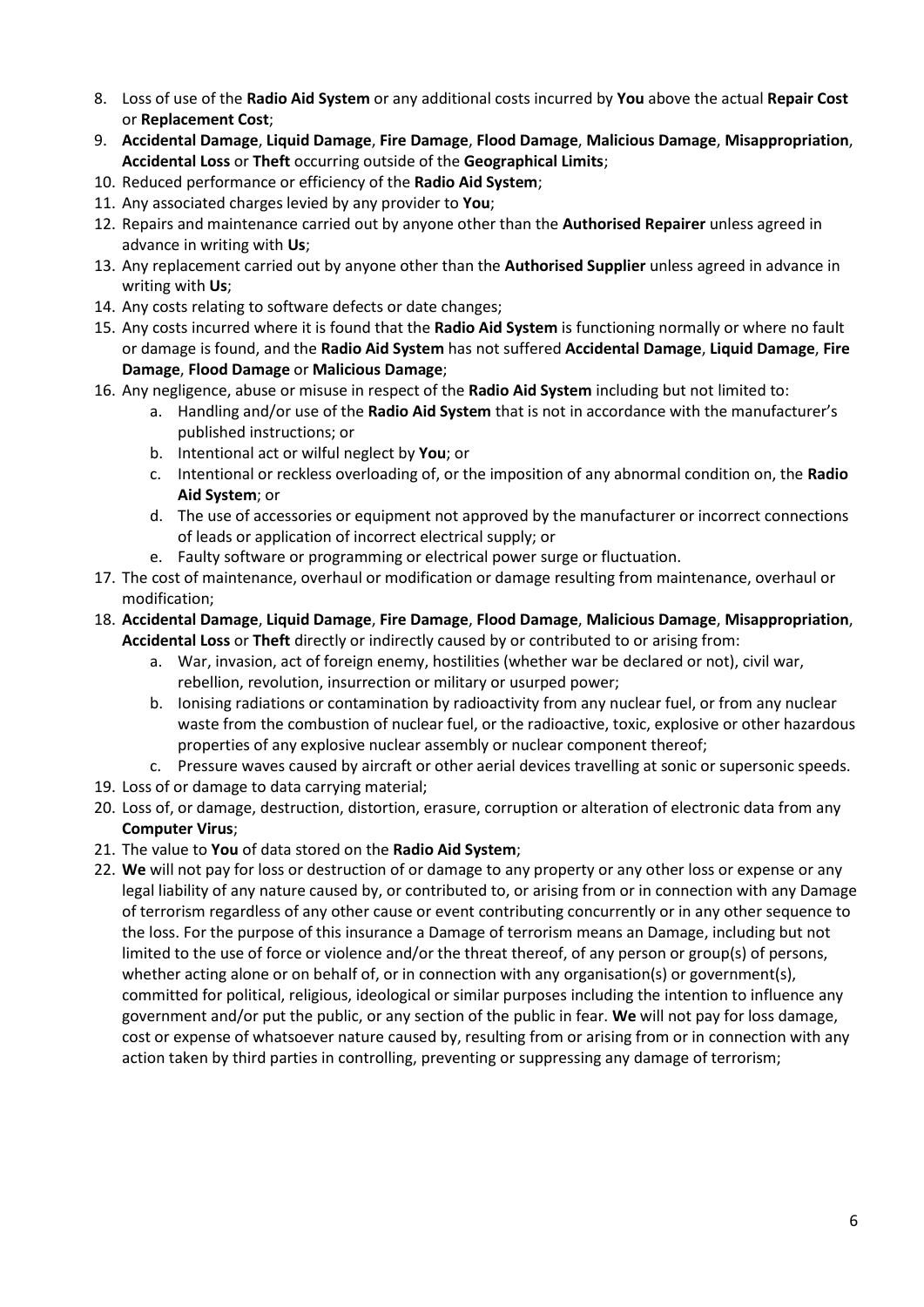# **POLICY CONDITIONS**

#### **General conditions applying to ALL sections of this policy**

**You** must comply with the following instructions to have the full protection of **Your** policy. If **You** do not comply with them, **We** may at **Our** option cancel the policy, refuse to deal with **Your** claim, or reduce the amount of the claims payment.

- 1. **You** must, as soon as is practicable, and in any case within 72 hours of discovering the **Accidental Loss**, **Theft** or **Misappropriation**, report the occurrence to the Police or other relevant authority and obtain an incident report number or crime reference number.
- 2. The **Serial Numbers** for the **Radio Aid System** must be provided to **Specialty Risks** within 30 days of this policy start date.
- 3. The cost of any repair shall be on the basis agreed between the **Authorised Repairer** and **Us**.
- 4. The cost of replacement **Radio Aid System** shall be on the basis agreed between the **Authorised Supplier** and **Us**.
- 5. If **We** have agreed with **You** that **You** will arrange the repairs for **Your Radio Aid System**, **We** do not accept responsibility for faults in workmanship or materials, or any additional costs incurred in repairs paid for by **Us** on **Your** behalf.
- 6. **You** must notify any claim to the **Claims Office** or submit a completed claim form to the **Claims Office** as soon as reasonably possible and in any event within 30 term time days of the incident date.
- 7. **You** must provide, at **Your** expense, all details that **We** may require concerning the cause and amount of the **Accidental Damage**, **Liquid Damage**, **Fire Damage**, **Flood Damage**, **Malicious Damage**, **Misappropriation**, **Accidental Loss** or **Theft**.
- 8. The **Radio Aid System** must not be operated after any **Accidental Damage**, **Liquid Damage**, **Fire Damage**, **Flood Damage**, or **Malicious Damage** if this could cause further damage to **Radio Aid System**.
- 9. **You** must not act in a fraudulent manner. If **You**, or anyone acting for **You**:
	- a. Make a claim under the policy knowing the claim to be false, or fraudulently exaggerated, in any respect; or
	- b. Make a statement in support of a claim, knowing the statement to be false in any respect; or
	- c. Submit a document in support of a claim, knowing the document to be forged or false in any respect; or
	- d. Make a claim in respect of any loss or damage caused by **Your** wilful act, or with **Your** connivance.

# Then **We**:

- a. Will not pay the claim;
- b. Will not pay any other claim which has been made or will be made under the policy;
- c. Will declare the policy void;
- d. Will be entitled to recover from **You** the amount of any claim already paid under the policy;
- e. Will not make any return of premium;
- f. Will inform the Police of the circumstances.
- 10. This policy has been issued based upon information, which **You** have given to **Us** about **You** and **Your Radio Aid System**. **You** have a duty to tell **Us** immediately of any changes to this information, in particular any change of address. Failure to do so may invalidate **Your** cover under this policy. **We** will then advise **You** of any changes in terms.
- 11. If, at the time a claim arises or is made, any other insurance exists for the benefit of the same cover as this policy **We** will only be obliged to pay its rateable proportion of the sum due under this Policy. In such circumstances, **You** or the other insurers must pay **Us** the sum payable under the other insurance(s) prior to the repair or replacement of the **Radio Aid System** under this Policy or, at the **Our** option, **You**/other insurers and **Us** may pay their respective contributions direct to the **Authorised Repairer** or **Authorised Supplier** nominated by **Us**.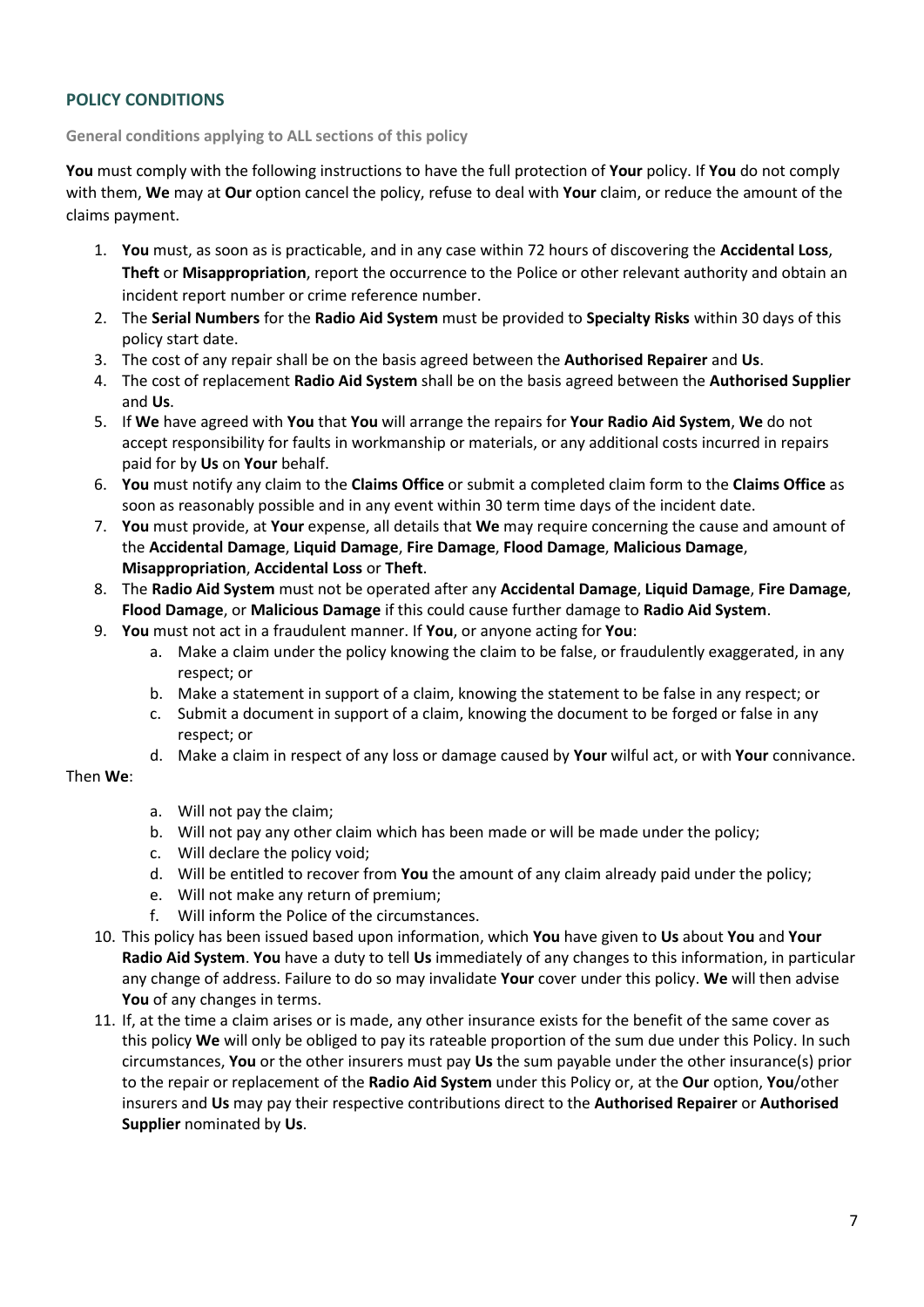#### **CHANGES**

If **You** need to amend the policy or **Your** details, contact **Specialty Risks**.

#### **CANCELLATION**

**You** may cancel the policy at any time by giving 14 days' notice in writing to **Specialty Risks**.

If **You** cancel within the first 14 days of receipt of the policy documentation, providing there has been no claim or incident likely to give rise to a claim, **We** will refund any premium paid.

If **You** cancel this policy after 14 days of receipt of the policy documentation and there has been no claim (or claim pending) during the Period of Insurance, **We** will calculate the pro-rata premium for the period **You** have been insured and refund any balance.

**We** may cancel this policy by sending 30 days' notice by recorded delivery to **You** at **Your** last known address. If there has been no claim (or claim pending) during the **Period of Insurance**, **We** will calculate the pro-rata premium for the period **You** have been insured and refund any balance. If a claim has been submitted, or there has been any incident likely to give rise to a claim during the current **Period of Insurance**, no premium refund will be given.

# **CLAIMS CONDITIONS AND HOW TO MAKE A CLAIM**

Please read this information carefully as if **You** are unable to comply with these conditions **You** may invalidate any potential claim.

#### **Prevent further damage**

In the event of a warning hazard light or text box, **You** must not operate the **Radio Aid System** further if it would cause additional damage to do so. Please do not attempt to repair or dismantle to **Radio Aid System** as this will invalidate a claim.

# **Contact the Claims Office**

If an incident occurs which is likely to result in a claim, please contact the **Claims Office** as soon as is reasonably possible and in any event within 30 days.

**You** can contact the **Claims Office** by:

- 1. Going to [www.specialty-risks.com/ras-claims;](http://www.specialty-risks.com/ras-claims) or
- 2. The claim notification telephone number is: 0333 100 0712 (local rate call)
- 3. You can email the **Claims Office** at [claims@specialty-risks.com](mailto:claims@specialty-risks.com)

#### **AUTHORISATION**

Please do not attempt to repair the **Radio Aid System**. Any unauthorised repairs will render **Your** claim invalid. Please do not arrange for replacement equipment, as the costs will not be met by this Insurance policy.

**We** will authorise **Your** claim when **We** receive the completed claims notification and any other information or documentation requested.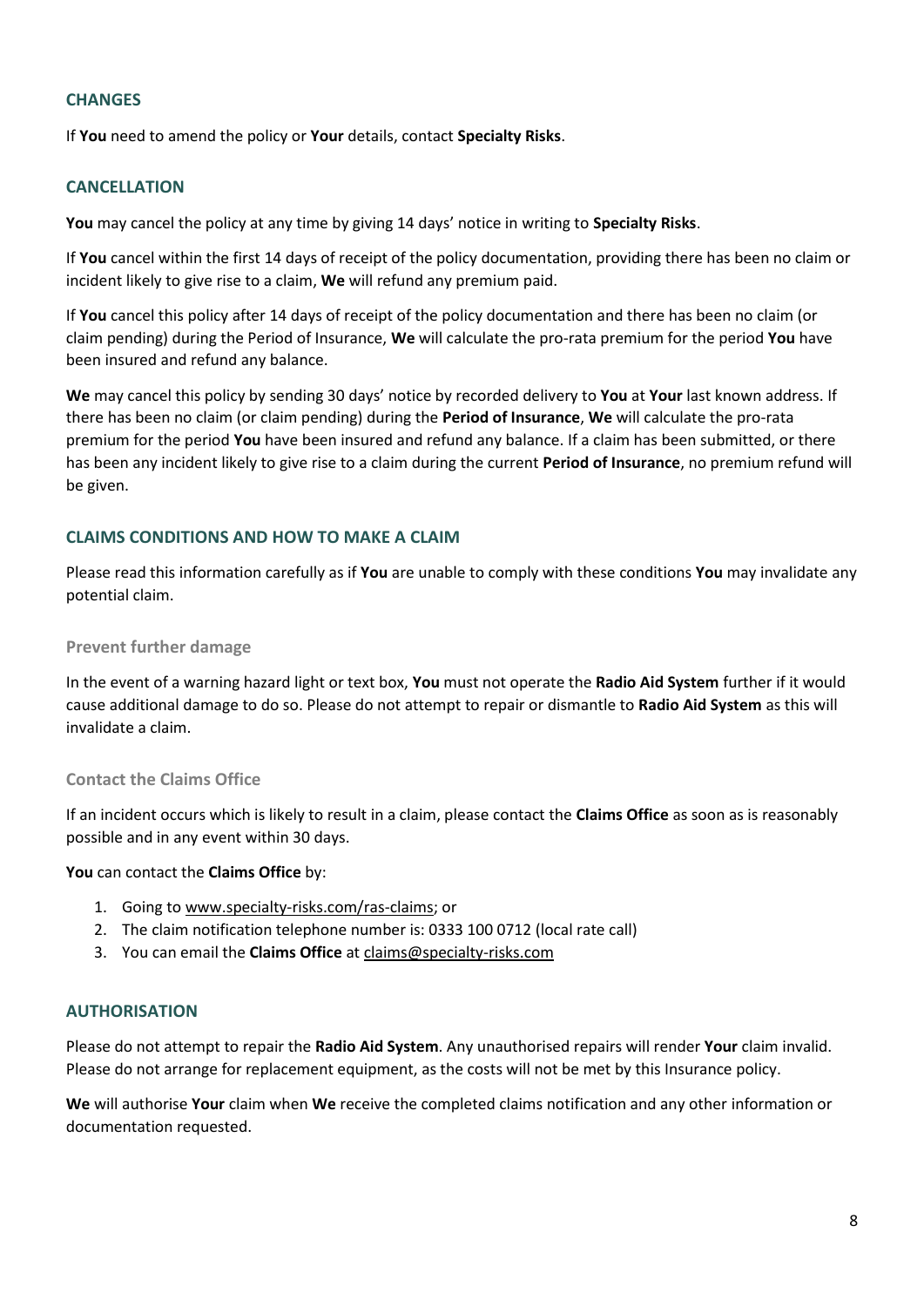If the claim is covered by the policy, **We** will:

- 1. Give authorisation to the **Authorised Repairer** to carry out the repair up to the **Repair Cost**; or
- 2. Give authorisation to the **Authorised Supplier** to carry out the replacement up to the **Replacement Cost**.

All claims are subject to the **Single Claim Limit**.

### **Damaged Radio Aid System**

**We** shall be entitled to take and keep possession of any damaged and replaced **Radio Aid System** or **Components** and to deal with them in a reasonable manner.

#### **Repair Faults**

If **You** are aware, or believe, that the repair carried out by the **Authorised Repairer** is not satisfactory or if any Replacement fails to function correctly. **You** must advise the **Claims Office** as soon as is reasonably possible.

# **COMPLAINTS PROCEDURE**

**Our** aim is to provide the highest level of service to **You** at all times in dealing with all aspects of **Your** insurance. **We** do, however, realise that things can go wrong occasionally. If **You** feel **We** have not achieved **Our** aim, please inform **Us**. **Your** feedback enables **Us** to monitor and improve the service **We** provide.

In the first instance, please contact the **Specialty Risks** Managing Director:

#### By email: [managingdirector@specialty-risks.com](mailto:managingdirector@specialty-risks.com)

By telephone: 0330 100 0712 (local rate call)

In writing: FAO Managing Director, Specialty Risks, Island Farm House, 83 Island Farm Road, West Molesey, Surrey, KT8 2TR.

Please ensure that **You** quote **Your** policy number in all correspondence and enclose any evidence or documentation that **You** wish to be considered in reviewing **Your** complaint.

**Specialty Risks** will do their best to resolve **Your** complaint quickly and with the least inconvenience to **You**, and within the following timescales:

- 1. They will acknowledge the complaint within two working days of receipt.
- 2. They will aim to resolve the complaint within five working days.
- 3. If further investigation is required, they will aim to resolve the complaint within four weeks of receipt.

If **Specialty Risks** is unable to resolve the complaint within these timescales, they will write to **You** to let **You** know why they have not been able to do so.

**You** may refer the complaint to the Financial Ombudsman Service (the FOS) at any time.

The FOS can be reached at:

<http://www.financial-ombudsman.org.uk/default.htm>

Financial Ombudsman Service, Exchange Tower, Harbour Exchange Square, London, E14 9SR

Telephone: 0800 023 4567 or 0300 123 9 123

Email: [complaint.info@financial-ombudsman.org.uk](mailto:complaint.info@financial-ombudsman.org.uk)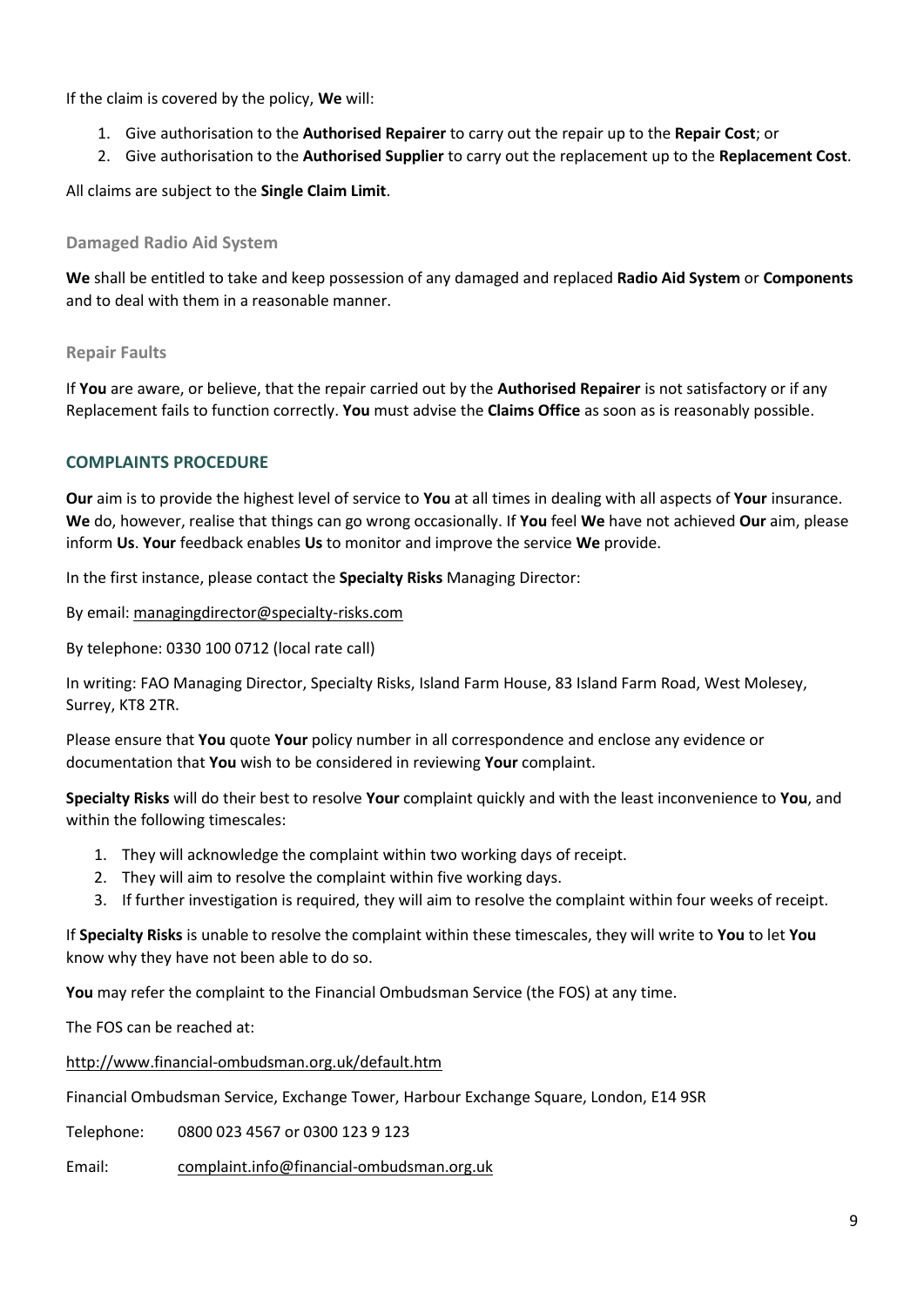#### **FINANCIAL SERVICES COMPENSATION SCHEME**

**You** may be entitled to compensation from the Financial Services Compensation Scheme for **Your** insurance benefits if **We** become insolvent or are unable to meet **Our** obligations to **You** under this contract. Further information can be obtained from the Financial Services Compensation Scheme by writing to 10th Floor, Beaufort House, 15 St.

Botolph Street, London EC3A 7QU or by phone on 0800 678 1100 or 020 7741 4100 or from their website at www.fscs.org.uk. The level of compensation may depend on the circumstances of the claim.

### **PRIVACY AND DATA PROTECTION NOTICES**

#### **Data Protection**

AmTrust Europe Ltd (the Insurer) and **Specialty Risks**, as Data Controllers, are committed to protecting and respecting **Your** privacy in accordance with the current Data Protection Legislation ("Legislation"). Below is a summary of the main ways in which the Insurer and **Specialty Risks** process **Your** personal data. For more information please visit our websites at: www.amtrusteurope.com or www.specialty-risks.com.

#### **How we use personal data**

The Insurer and **Specialty Risks** use personal data for the purposes of providing insurance, handling claims and any other related purposes (this may include underwriting decisions made via automated means), for offering renewal, research or statistical purposes and to provide information, products or services that **You** request from them. The Insurer and **Specialty Risks** also uses personal data to safeguard against fraud and money laundering and to meet their general legal or regulatory obligations.

#### **Sensitive information**

Some of the personal information, such as information relating to health or criminal convictions, may be required by the Insurer and **Specialty Risks** for the specific purposes of underwriting or as part of the claims handling process. The provision of such data is conditional for them to be able to provide insurance or manage a claim. Such data will only be used for the specific purposes set out in this notice.

#### **Disclosure of your personal data**

The Insurer and **Specialty Risks** may disclose personal data to third parties involved in providing products or services to them, or to service providers who perform services on their behalf. These include our group companies, affinity partners, brokers, agents, third party administrators, reinsurers, other insurance intermediaries, insurance reference bureaus, credit agencies, medical service providers, fraud detection agencies, loss adjusters, external law firms, external accountants and auditors, regulatory authorities, and as may be required by law.

#### **International transfers of data**

The Insurer and **Specialty Risks** may transfer personal data to destinations outside the European Economic Area ("EEA"). Where they transfer **Your** personal data outside of the EEA, they will ensure that it is treated securely and in accordance with the Legislation.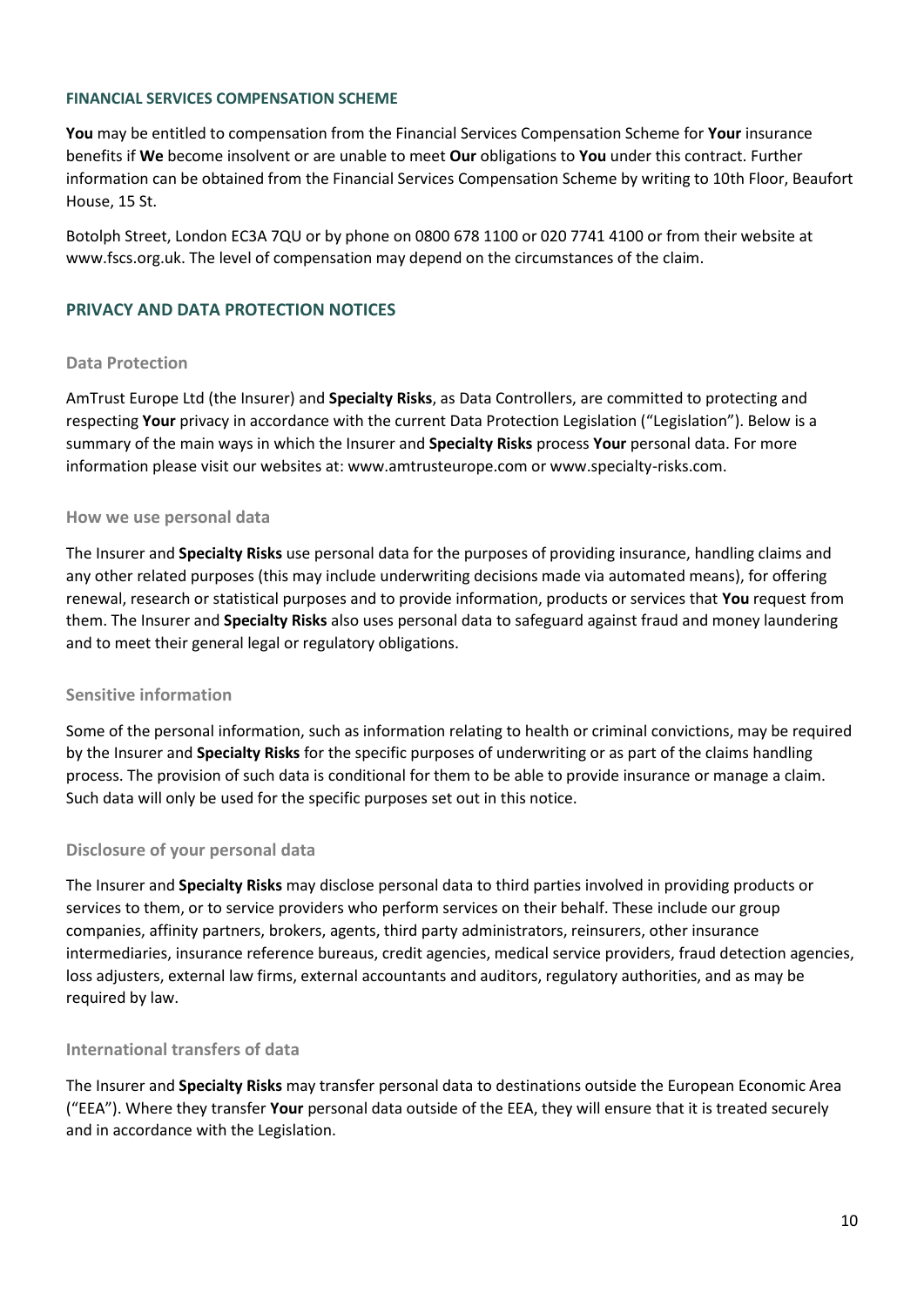# **Your rights**

**You** have the right to ask the Insurer and **Specialty Risks** not to process personal data for marketing purposes, to see a copy of the personal information they hold, to have data deleted (subject to certain exemptions), to have any inaccurate or misleading data corrected or deleted, to restrict the processing of personal data, to ask them to provide a copy of personal data to any controller and to lodge a complaint with the local data protection authority.

### **Retention**

Your data will not be retained for longer than is necessary and will be managed in accordance with the Insurer's and **Specialty Risks** data retention policies. In most cases the retention period will be for a period of seven (7) years following the expiry of the insurance contract, or their business relationship with **You**, unless they are required to retain the data for a longer period due to business, legal or regulatory requirements.

If **You** have any questions concerning our use of **Your** personal data, please contact the relevant Data Protection Administrator - please see websites for full address details.